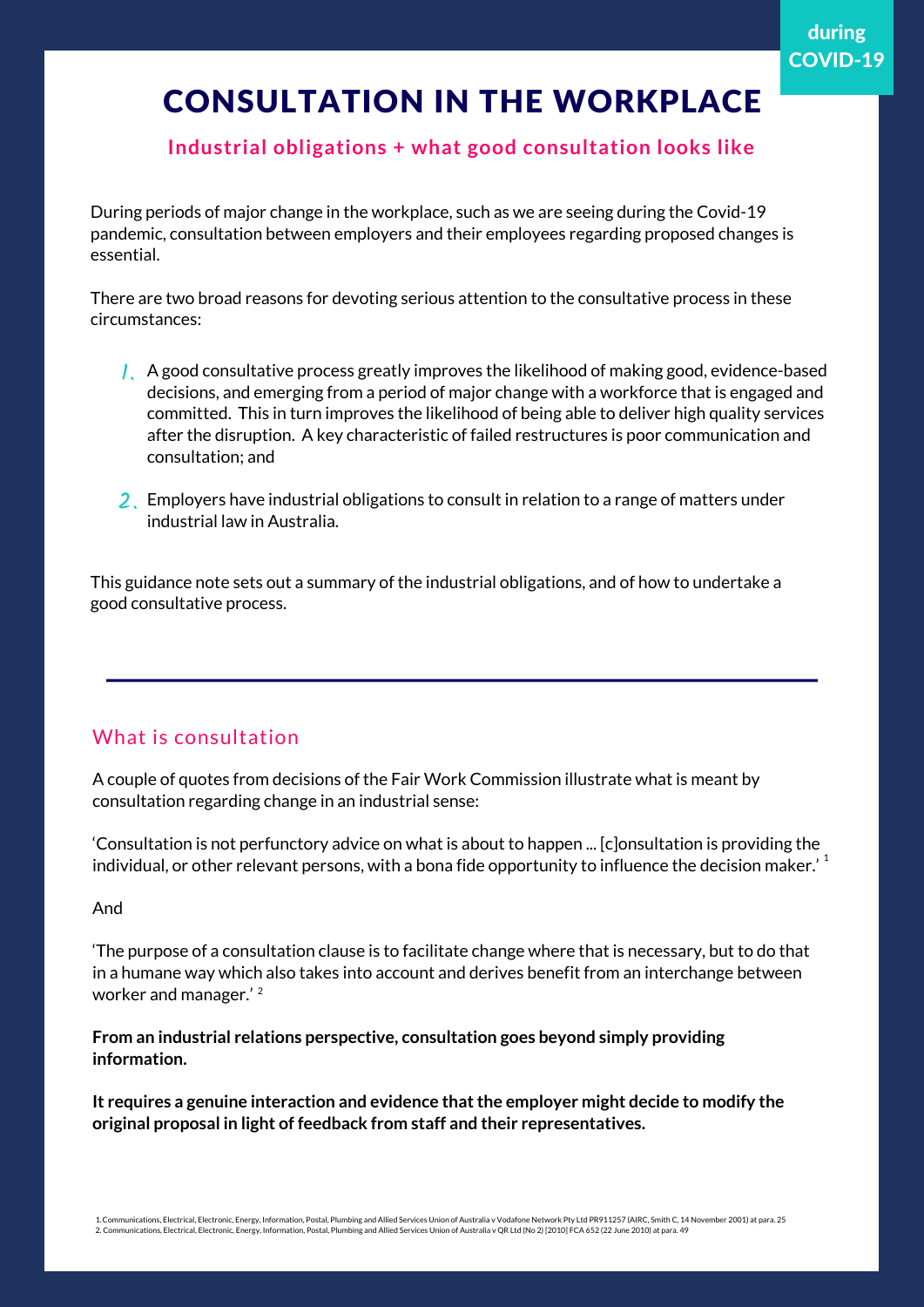**The practical steps of a consultative process**

Inform the affected staff and any relevant union about the need for change, the proposal or options being put forward, and the potential effect on employees and their working arrangements.



Discuss with staff and any relevant union, seek input and feedback, consider and provide responses to issues raised.



Modify the proposed change if appropriate in light of the discussions.



Finalise the decision and communicate clearly, including specifying whether or not the change is temporary, and what is intended to occur after the COVID-19 crisis passes.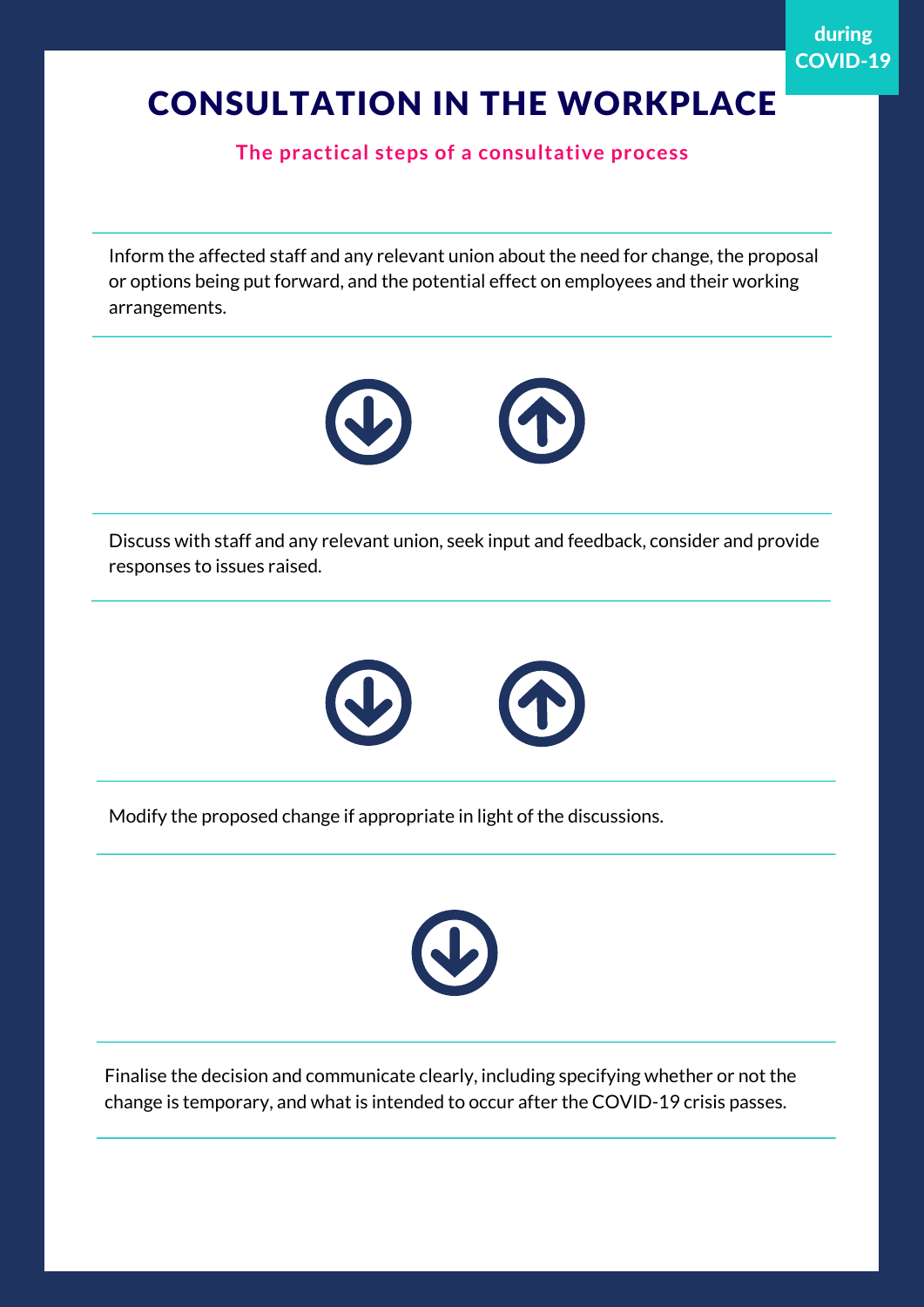**Key objectives** of the consultative process include: -



exploring ways to minimise any adverse effects on employees;



getting feedback from workers about the practical aspects of the proposal to help inform decision making; and



building trust and good working relationships.

As a practical matter, **genuine consultation involves a range of different communications and discussions**: -



It will be necessary to identify which employees are affected;



The relevant union should be notified that a significant change process due to COVID-19 is commencing;

The information provided needs to be detailed enough for staff to be able to understand the potential impact of the proposed change in practical terms, this includes acknowledging aspects that might not yet be known;



 $\blacktriangleright$  The process will often involve meetings to facilitate discussion, and may require time to be set aside to allow for the consultation to proceed effectively, including time to meet with union representatives where they are involved; and



Where specific feedback is provided or issues raised by staff, management will need to take these into account and provide a response with reasons for whether or not the proposed changes will be modified in light of the issues raised.

It is a good objective to aim to get agreement on proposed change and avoid unnecessary and time-consuming disputes. **However, while agreementis desirable itis not ultimately required**. Once the discussions have covered all the issues raised, it is not necessary to go around in circles trying to reach agreement. What matters is that the process has **provided a genuine opportunity for staffto influence the outcome, and to help management make good decisions.**

**In a crisis situation, like COVID-19, employers will often be under pressure to implement change quickly. That does not remove the need and obligation to consult.** However, consultation does not necessarily have to drag on the forever. A well managed process should be able to identify and address issues quickly.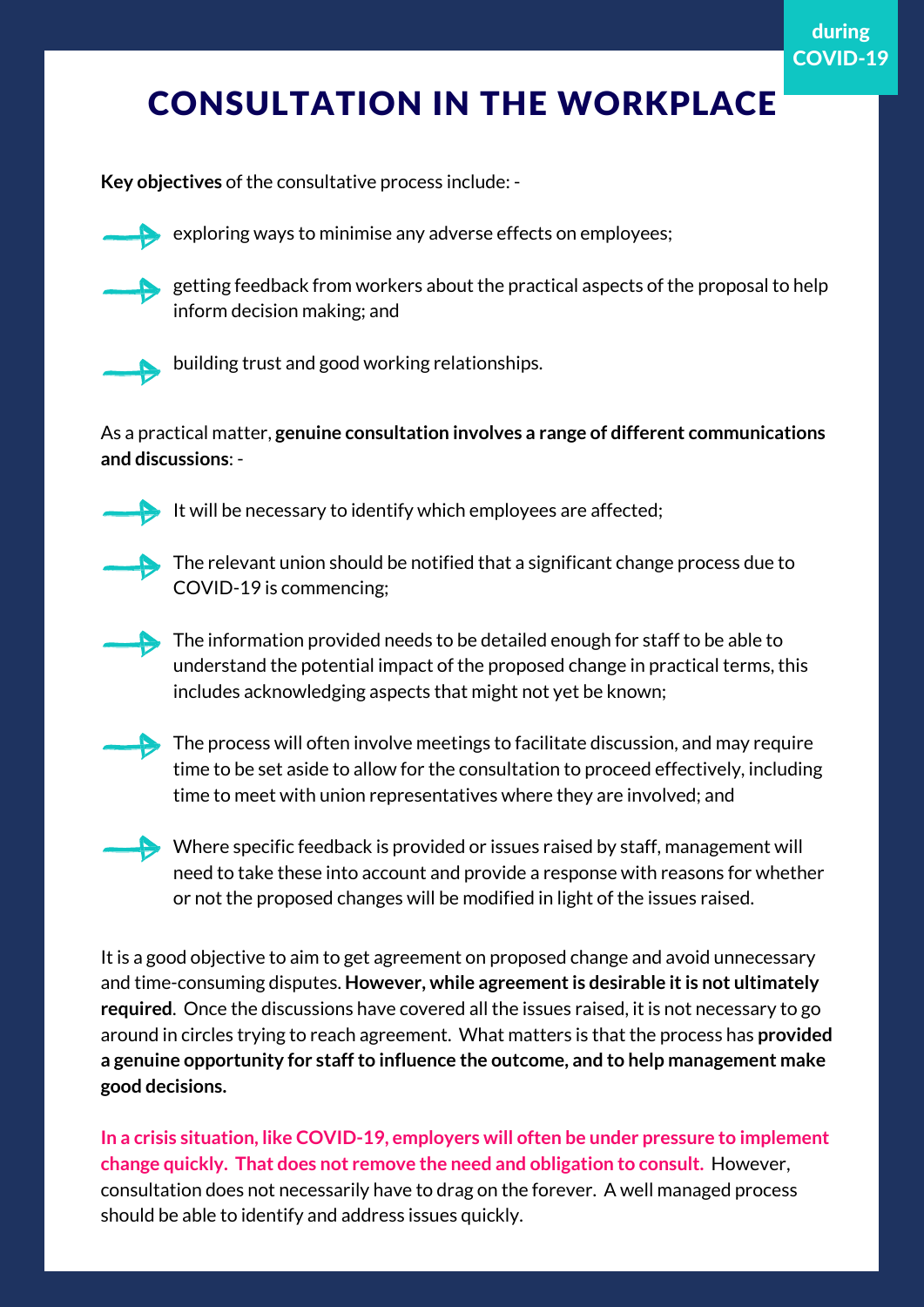### **When is consultation around change required?**

From a people management perspective, consultation should be business as usual for any significant change proposal.

Common **types of change requiring consultation** includes: -

**Major change in the workplace** that is likely to have effects on employees such as

- $\boldsymbol{a}$  , termination of employment; or
- $\bm{b}$  ,  $\,$  major changes in the composition, operation or size of the employer's workforce or in the skills required; or
- $c$ . loss of, or reduction in, job or promotion opportunities; or
- $\boldsymbol{d}$  . loss of, or reduction in, job tenure; or
- $\boldsymbol{e}$  alteration of hours of work; or
- $f_\star$  the need for employees to be retrained or transferred to other work or locations; or
- $g$ . job restructuring.

#### **Changes to hours of work or rostering.**

Modern awards such as the SCHADS Award specifically require consultation in relation to roster changes, as do most enterprise agreements.

#### **Workplace health and safety.**

Employers have general statutory obligations to consult with workers and their representatives around workplace health and safety and in particular in the context of the COVID-19 this would include consultation around

- the safety issues associated with COVID-19 and
- $\bullet$  continuity of business plans

**Under the COVID-19 Jobkeeper package**, eligible employers are required to consult when: -

- standing down an employee
- $\bullet$  directing an employee to perform different duties
- $\bullet$  directing an employee to work at a different location